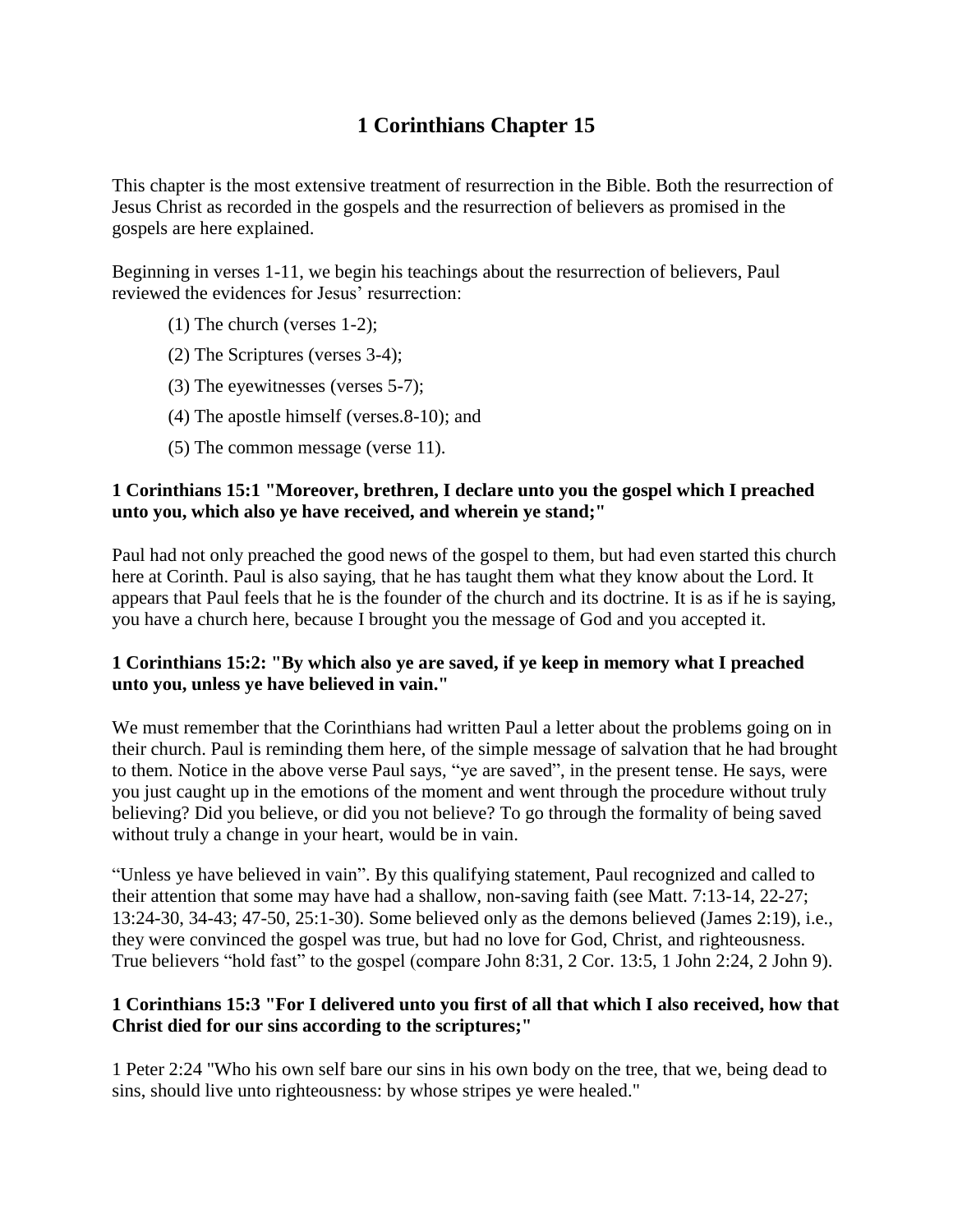Jesus was our substitute. It was our sin that crucified Him. In the sacrifice of the animal in the tabernacle, the sinner placed his hands on the animal's head and symbolically placed his sins on the animal. That is what Jesus did for us. He took our sin on His body. Our sin died on the cross. All the sacrifices in the tabernacle, and later in the temple, symbolize the crucifixion of Jesus for our sin.

Paul was merely stating that the true Gospel is what he had delivered to the Corinthians.

## **1 Corinthians 15:4 "And that he was buried, and that he rose again the third day according to the scriptures:"**

Luke 24:46 "And said unto them, Thus it is written, and thus it behooved Christ to suffer and to rise from the dead the third day:"

The hope of the Christian is the hope of the resurrection. In another book (Leviticus), we go into great detail why it was important for Jesus to be crucified on Passover, to fulfill the feast of unleavened bread, and that it was terribly important for Him to fulfill firstfruits, on the third day thereafter.

1 Corinthians 15:20 "But now is Christ risen from the dead, [and] become the firstfruits of them that slept." He not only fulfilled firstfruits by raising from the dead on the third day, but is, in fact, the first of the firstfruits Himself.

#### **1 Corinthians 15:5 "And that he was seen of Cephas, then of the twelve:"**

Before we get to the account of the others that Jesus appeared to, we must look at who Jesus appeared to first.

John 20:15-16 "Jesus saith unto her, Woman, why weepest thou? whom seekest thou? She, supposing him to be the gardener, saith unto him, Sir, if thou have borne him hence, tell me where thou hast laid him, and I will take him away." "Jesus saith unto her, Mary. She turned herself, and saith unto him, Rabboni; which is to say, Master."

Mark 16:9 "Now when [Jesus] was risen early the first [day] of the week, he appeared first to Mary Magdalene, out of whom he had cast seven devils."

We see the two witnesses here that tell of Mary seeing Jesus first. Why this is omitted by Paul, I cannot say. Since there was such an extensive list of the others, I thought we should tell of this also.

Peter and Cephas are the same person. Peter and John went to the tomb together. We know, also, that Jesus appeared to Peter and the others, and served them fish on the seaside.

**1 Corinthians 15:6 "After that, he was seen of above five hundred brethren at once; of whom the greater part remain unto this present, but some are fallen asleep."**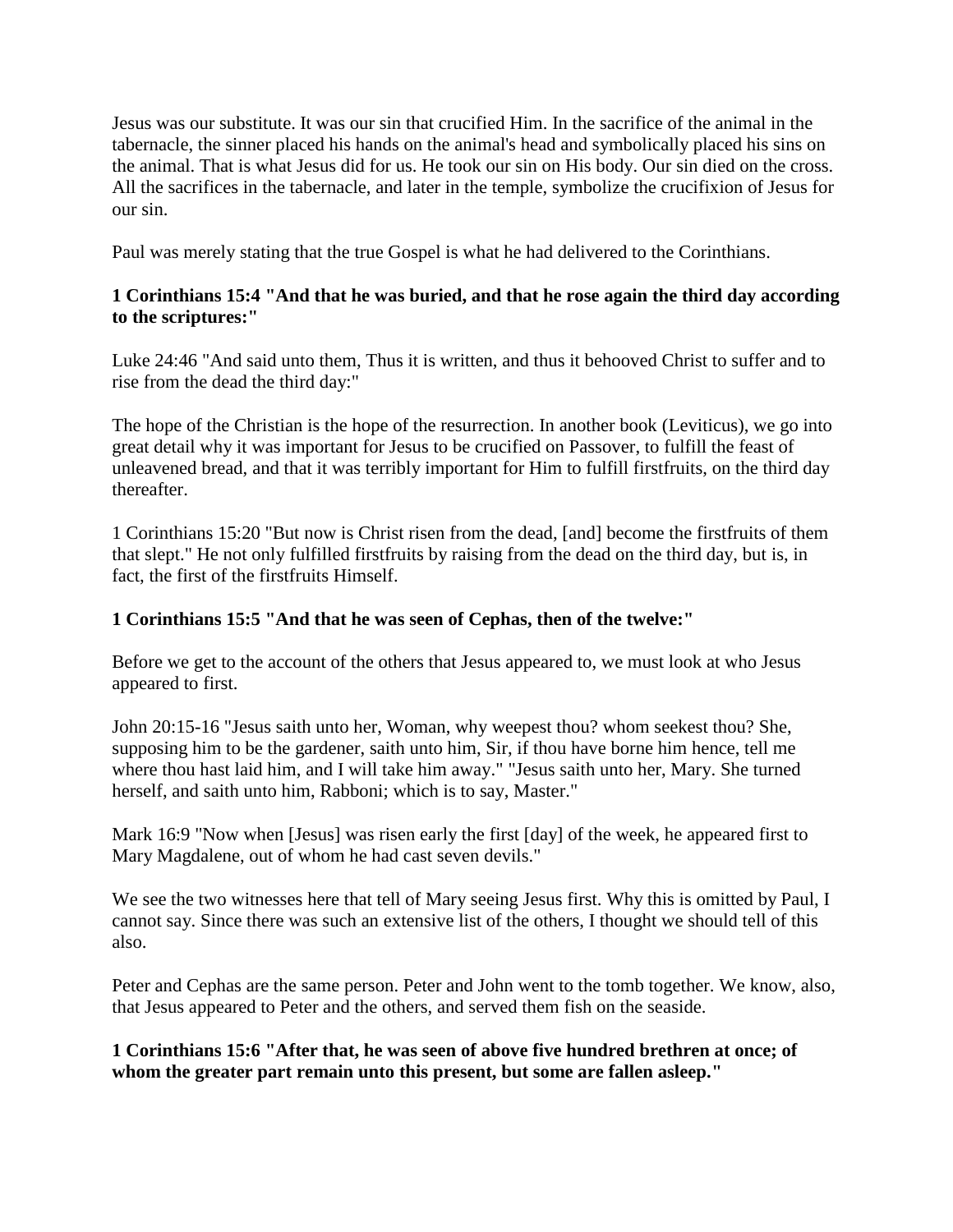We know that the Lord Jesus ministered on the earth 40 days and nights after He rose from the tomb. He was establishing the church. We also, know that ten days after Jesus ascended into heaven, there were 120 disciples waiting in the upper room for the Holy Spirit to come upon them.

Acts 1:15 "And in those days Peter stood up in the midst of the disciples, and said, (the number of names together were about a hundred and twenty,)"

The figure of 500 here, is probably a very low estimate, considering these things. Paul wrote this letter to the Corinthians approximately 20 to 25 years after the resurrection, so it would have been likely that many of these same people were still alive at this time. The specific number of 500 people is not mentioned, but was probably on the mountain where Jesus ministered.

The testimony of eyewitnesses, recorded in the New Testament, was added to support the reality of the resurrection. These included:

- (1) John and Peter together;
- (2) The 12;
- (3) The 500; only referred to here, had all seen the risen Christ;

(4) James, either one of the two so named apostles (son of Zebedee or son of Alphaeus); or even James the half-brother of the Lord, the author of the epistle by that name and the key leader in the Jerusalem church; and

(5) The apostles.

Such unspecified appearances occurred over a 40 day period (Acts 1:3), to all the apostles.

#### **1 Corinthians 15:7 "After that, he was seen of James; then of all the apostles."**

The James here, is probably the half-brother of Jesus. He was not a believer that Jesus was Messiah, until after Jesus rose from the tomb. This is the same James that was the head of the church at Jerusalem, and I believe, is the same who wrote the book of James.

# **1 Corinthians 15:8 "And last of all he was seen of me also, as of one born out of due time."**

Paul really had not seen the face of Jesus, but had seen the bright light. Jesus spoke to Paul from this Light. Paul had been like James, he had not believed Jesus to be Messiah, until Jesus appeared to him in this great Light. The statement (born out of due time), just means that Paul did not believe, until after Jesus rose from the tomb.

Christ revealed Himself to Paul and, according to divine purpose, Paul was made an apostle. He was "last of all" the apostles, and felt himself to be the least.

## **1 Corinthians 15:9 "For I am the least of the apostles, that am not meet to be called an apostle, because I persecuted the church of God."**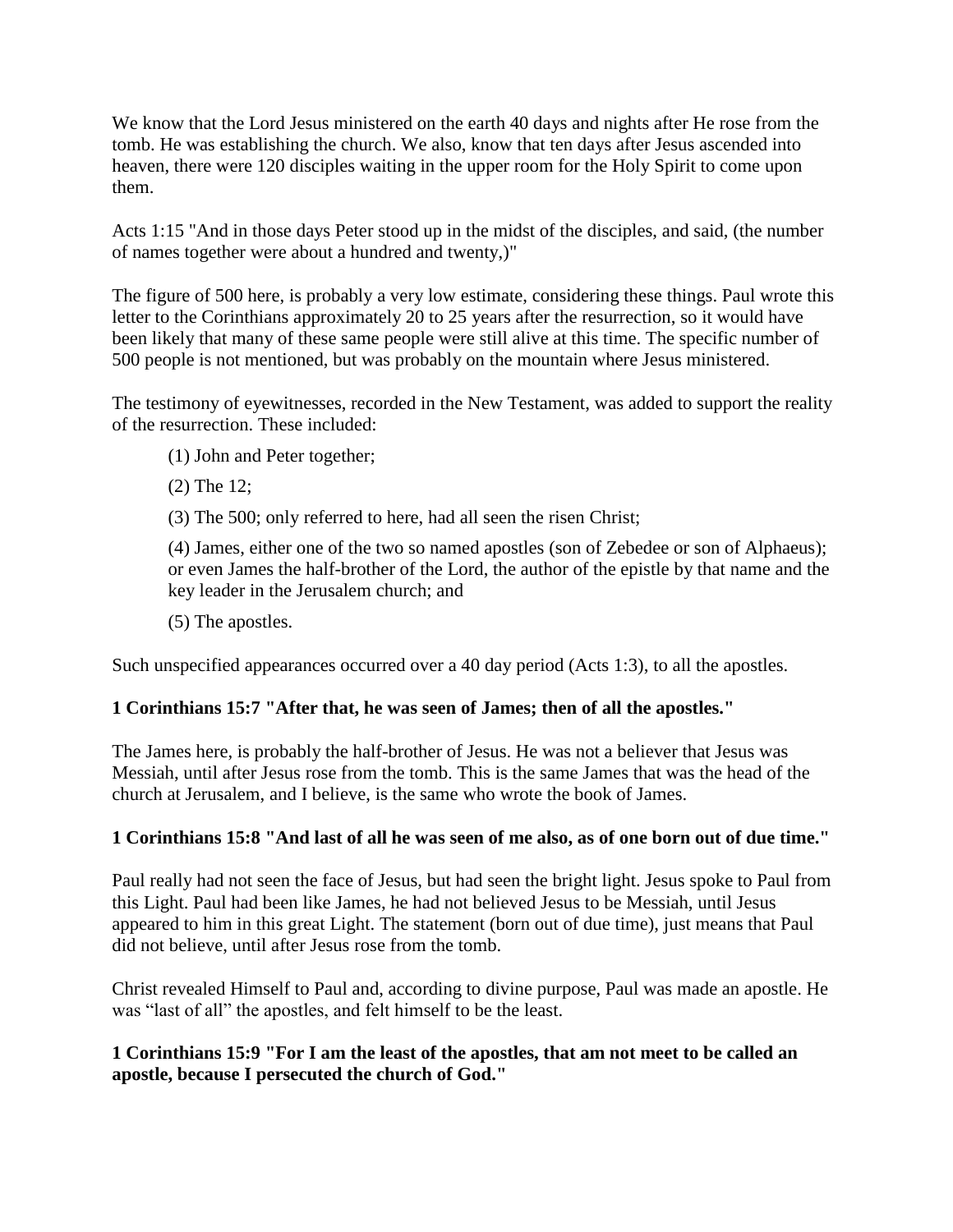The word "apostle" is not speaking of the 12, but of all who are ambassadors of the gospel. The word "apostle" means ambassador of the gospel, commissioner of Christ, and he that is sent. Paul was actually present at the stoning of Stephen. He was on his way to capture and imprison the Christians, when he first encountered Jesus Christ in the great Light. Paul regretted this, after he became a Christian. He was like so many of us who regret our behavior, before we came to Christ.

## **1 Corinthians 15:10 "But by the grace of God I am what I am: and his grace which [was bestowed] upon me was not in vain; but I labored more abundantly than they all: yet not I, but the grace of God which was with me."**

It is the grace of God that makes each of us better than we ever could have been in the flesh. "Grace" is unmerited favor. We can see probably why Paul worked so hard in the Lord's work in the next Scripture.

Luke 7:47 "Wherefore I say unto thee, Her sins, which are many, are forgiven; for she loved much: but to whom little is forgiven, [the same] loveth little."

Paul worked very hard to make up for the errors he had made earlier. He knows that, except for the grace of God, he never would have understood. Paul not only worked hard, but suffered much for the work the Lord Jesus had given him.

In terms of years and extent of ministry, he exceeded all those named (in verses 5-7). John outlived him but did not have the extensive ministry of Paul.

Ephesians 3:7-8 "Whereof I was made a minister, according to the gift of the grace of God given unto me by the effectual working of his power." "Unto me, who am less than the least of all saints, is this grace given, that I should preach among the Gentiles the unsearchable riches of Christ;"

# **1 Corinthians 15:11: "Therefore whether [it were] I or they, so we preach, and so ye believed."**

Paul is saying, in this, that the message is the same regardless of which apostle brings the message. Paul has just finished naming Peter and many of the other apostles who are preaching. It really does not matter, who brings the message. The important thing was that they believed and were saved. One of the problems at this time, was there were no real guidelines set for the apostles to use.

## **1 Corinthians 15:12 "Now if Christ be preached that he rose from the dead, how say some among you that there is no resurrection of the dead?"**

This had been argued by the Jews, even before the resurrection of Jesus. It seems that many of the teachings of the Jewish schools were still being believed by many of the converts to Christianity. Paul is saying, if they accepted Jesus as their Savior, part of the belief was that he rose from the dead.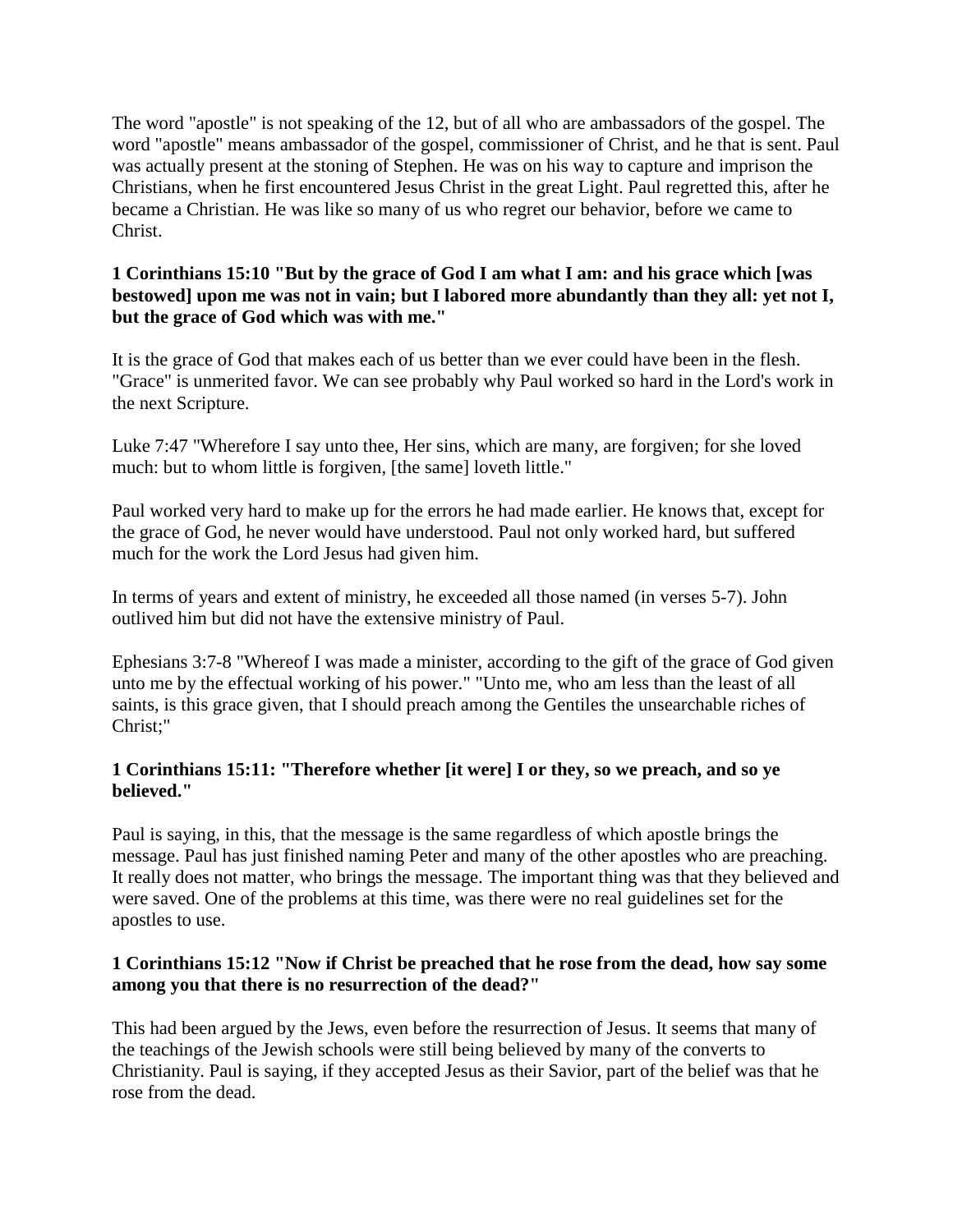The Corinthian Christians believed in Christ's resurrection, or else they could not have been Christians. But some had particular difficulty accepting and understanding the resurrection of believers. Some of this confusion was a result of their experiences with pagan philosophies and religions.

A basic tenet of much of ancient Greek philosophy was dualism, which taught that everything physical was intrinsically evil; so the idea of a resurrected body was repulsive and disgusting. In addition, perhaps some Jews in the Corinthian church formerly may have been influenced by the Sadducees, who did not believe in the resurrection even though it is taught in the Old Testament.

On the other hand, New Testament teaching in the words of our Lord Himself was extensive on the resurrection and it was the theme of the apostolic preaching. In spite of the clarity, the church at Corinth was in doubt about the resurrection.

Verses 13-19: Paul gives 6 disastrous consequences if there were no resurrection.

- (1) Preaching Christ would be senseless (verse 14);
- (2) Faith in Christ would be useless (verse 14);
- (3) All the witnesses and preachers of the resurrection would be liars (verse 15);
- (4) No one would be redeemed from sin (verse 17);
- (5) All former believers would have perished (verse 18);
- (6) Christians would be the most pitiable people on earth (verse 19).

# **1 Corinthians 15:13 "But if there be no resurrection of the dead, then is Christ not risen:"**

If Christ is not risen, then the basis for the Christian belief would be gone. The two resurrections, Christ's and the believer's, stand or fall together; if there is no resurrection, then Christ is dead.

Jesus defeated Satan and sin on the cross, and defeated death when He rose from the grave.

# **1 Corinthians 15:14 "And if Christ be not risen, then [is] our preaching vain, and your faith [is] also vain."**

If there is no life after physical death, why bother? If Christ did not rise, then there is no Spirit of the risen Christ. The sad thing in all of these problems they were bringing up is, that they did not believe the good news of the Lord Jesus Christ, but the old news of the Jewish traditions. I see this in all of the problems, not just the doubt about the resurrection.

## **1 Corinthians 15:15 "Yea, and we are found false witnesses of God; because we have testified of God that he raised up Christ: whom he raised not up, if so be that the dead rise not."**

One of the fundamental teachings of Christianity is, the third day he arose. As I said above, this is some leftovers from their Jewish teaching. Paul is saying here, that if this one thing is not true,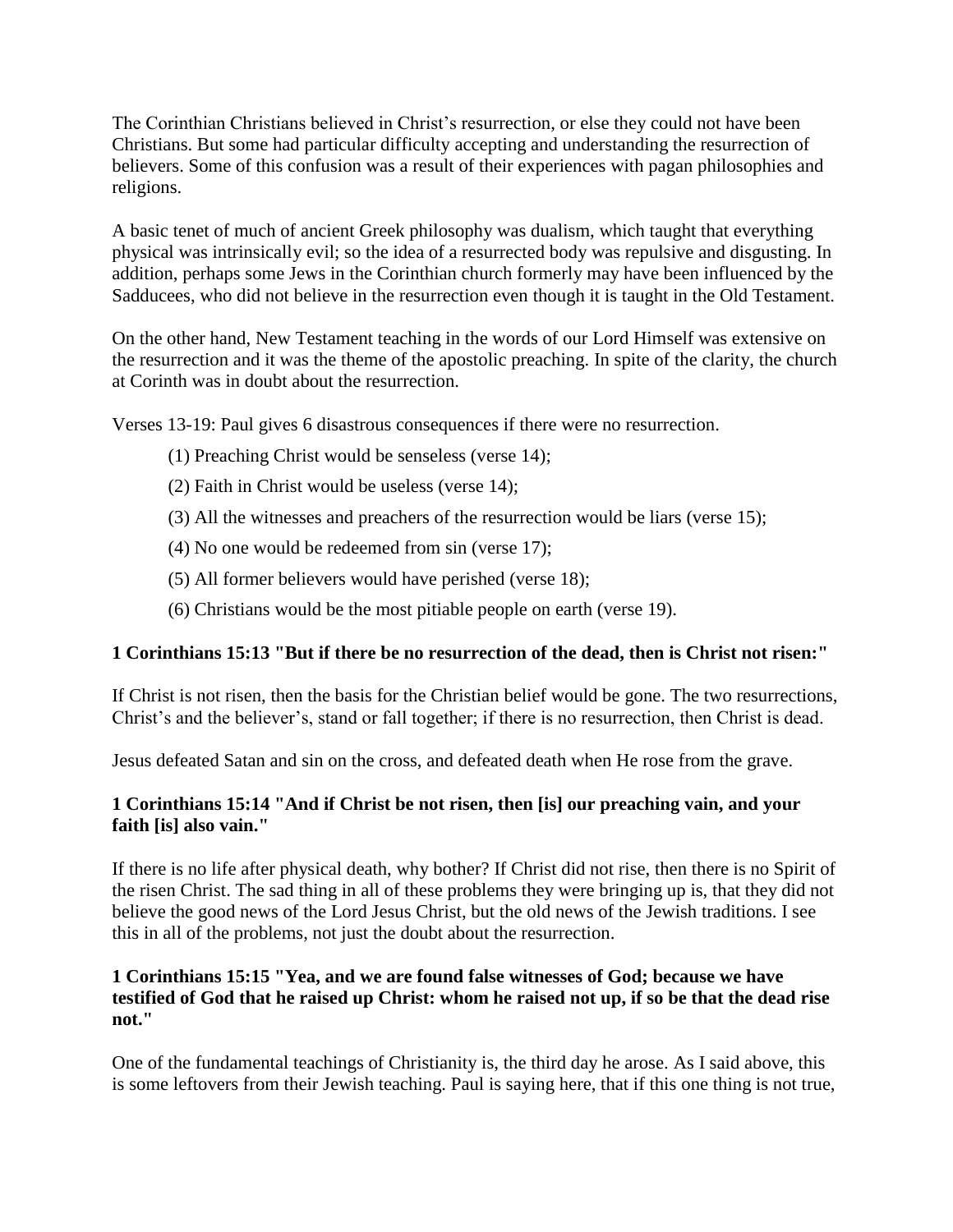then they are all lost, because they have believed a lie. The assurance that Jesus was God was the fact that He rose from the tomb. We serve a risen Savior.

# **1 Corinthians 15:16 "For if the dead rise not, then is not Christ raised:"**

This is almost identical to verse 13. One of the things that set the Christian apart from the world is that the Christian has hope of the resurrection. We know that because he rose, we shall rise, also.

# **1 Corinthians 15:17-18 "And if Christ be not raised, your faith [is] vain; ye are yet in your sins." "Then they also which are fallen asleep in Christ are perished."**

Simply put, if Christ had not risen as has been written, then no one is saved and will have to pay their own sin debt which is eternal death.

Just as Moses redeemed the children of Israel out of Egypt (type of world), and took them to their Promised Land, Jesus will redeem us from this earth and take us to our Promised Land (heaven). The Lord is going to redeem those who are looking for Him. It is a dangerous thing to doubt the resurrection.

1 Thessalonians 4:14 "For if we believe that Jesus died and rose again, even so them also which sleep in Jesus will God bring with him."

We will continue with the promises in 1 Thessalonians:

1 Thessalonians 4:16-17 " For the Lord himself shall descend from heaven with a shout, with the voice of the archangel, and with the trump of God: and the dead in Christ shall rise first:" "Then we which are alive [and] remain shall be caught up together with them in the clouds, to meet the Lord in the air: and so shall we ever be with the Lord."

Jesus is our resurrection, our hope and our life.

# **1 Corinthians Chapter 15 Questions**

- 1. What had Paul done, besides preach the gospel to them?
- 2. Paul feels that he is the founder of the \_\_\_\_\_\_\_ and its \_\_\_\_\_\_\_\_.
- 3. What kind of message had Paul brought them?
- 4. What was the if, to their salvation in verse 2?
- 5. What profit would there be in going through the formality of baptism, if you did not believe in your heart?